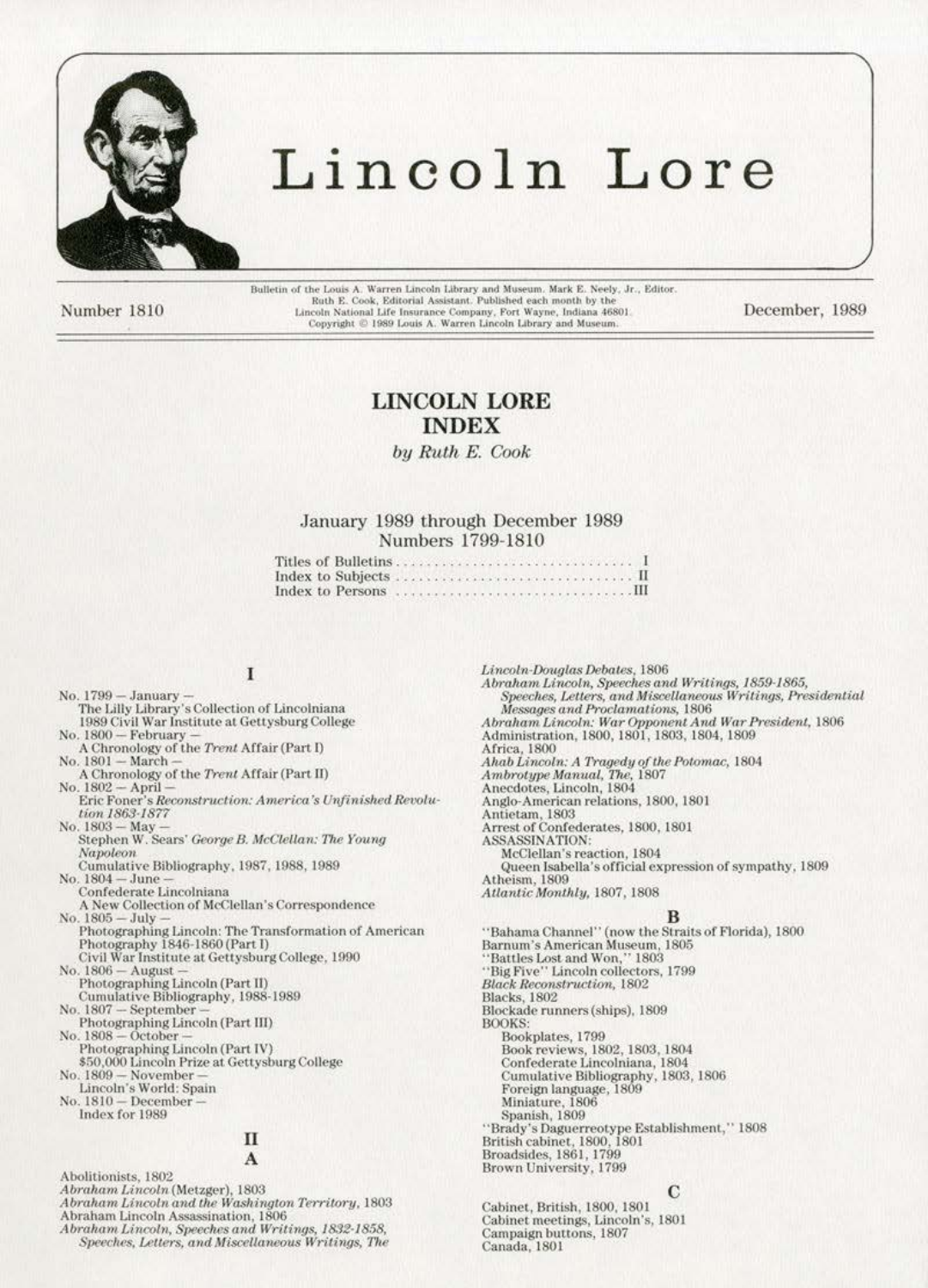Caricatures, 1806 Cartes de Visite in Nineteenth Century Photography, 1807, 1808 Cartoons (contemporary), 1801, 1809<br>CHARACTERISTICS: Personal traits, McClellan's, 1803<br>Personal traits, Lincoln's, 1804, 1806, 1808 Physical appearance, Lincoln's, 1805, 1806, 1808<br>Chicago, 1799<br>Christmas, 1861, 1801<br>Christmas, 1861, 1801<br>Civil Rights movement, 1802<br>Civil Rights movement, 1802<br>CIVIL WAR:<br>Atrocities, 1804<br>Battle of Antietam, 1803, 1804<br> Physical appearance, Lincoln's, 1805, 1806, 1808 Sherman's march to the sea, 1804<br>Spain and the American Civil War, 1809 Civil War History, 1803<br>Civil War Institute, 1799, 1805 Civil War Papers of George B. McClellan: Selected<br>Correspondence, 1860-1865, 1804<br>Collected Works of Abraham Lincoln, The, 1809 Collections, Lincolniana, 1799<br>Collectors, 1799<br>Come Retribution: The Confederate Secret Service and the Assassination of Lincoln, 1803<br>Complete Works of Abraham Lincoln (Nicolay and Hay), 1801 Confederacy, 1809<br>Confederate ambassadors, 1800, 1801<br>*Confederate Lincolniana*, 1804 Confederate Lancotanana, 1804<br>Confederate States of America, 1804<br>Cooper Union, 1808<br>CORRESPONDENCE,<br>George B. McClellan, 1804<br>John G. Nicolay, 1806<br>Letters, Lincoln, 1799<br>McClellanki incident america abo McClellan's insulting remarks about Lincoln, 1804<br>McClellan's remarks after Lincoln assassinated, 1804<br>Correspondence between the Commissioners of the State of So. Ca. to the Government at Washington and the President of the United States..., 1804<br>Corunna (Spanish port), 1809 Cuba, 1809 Currier & Ives prints, 1799, 1802 Daguerreotype: A Sesquicentennial Celebration, The, 1805 Daguerreotype in America, The, 1806 Debates, 1809 "Delicate and Complicated Operations: The Scientific Examination of the Daguerreotype,"  $1805$ <br>Democratic Party,  $1804$ ,  $1809$ <br>Depression of 1870s,  $1802$ <br>Desk, Lincoln's,  $1799$ <br>Desk, Lincoln's,  $1799$ <br>Desk, Lincoln's, 'Delicate and Complicated Operations: The Scientific Ex-Dukedom Large Enough. 1799

### Е

Economic conditions, 1802 Emancipation Proclamation, 1802 Encyclopedia of Photography, 1805<br>
England, 1800, 1801, 1807, 1809<br>
Eric Foner's "Reconstruction: America's Unfinished Revolution<br>
1863-1877,'' 1802<br>
Europa (British mail steamer), 1801 Europe, 1800, 1808, 1809<br>Every-day Life of Abraham Lincoln, The, 1808<br>Every-day Life of Abraham Lincoln, The, 1808<br>Evolution of Photography, The, 1807<br>Execution of Americans in Cuba, 1809

### F

Face of Lincoln, The, 1805<br>\$50,000 Lincoln Prize at Gettysburg College, 1808<br>Foreign opinion, 1809 Foreign policy, 1800 Foreign relations, 1804, 1809

Fountain of Discontent: The Trent Affair and Freedom of the Seas, 1801

Fourteenth Amendment, 1802

France, 1800, 1801

Ku Klux Klan, 1802

 $\label{thm:main} Further Arche aological Investigations~at\, Lincoln~Home~Na-\\tional~Historic~Site, Springfield, Illinois.~The~1987~Restora$ tion Project, 1806

George B. McClellan: The Young Napoleon, 1803<br>God, 1804, 1809 God, 1804, 1809<br>Great Britain, 1800, 1801, 1807, 1809<br>Great Emancipator, The, 1803<br>''Great Fremont Basin'' (now the states of Nevada and Utah), 1800 Great Lakes, 1801<br>Greenfield Village, 1799

### н

Habeas Corpus, Writ of, 1804<br>Havana, 1800, 1809<br>Historian's Lincoln: Rebuttals, What The University Press<br>Would Not Print, The, 1806<br>Historiography, 1802<br>History of the Oakleaf Collection of Lincolniana, The, 1799<br>Humphrey

 $\begin{array}{c} \textit{Images and Enterprise: Technology and the American} \\ \textit{Photographic Industry 1839 to 1925, 1807} \end{array}$ rnowyr praet rinaidd (1802)<br>Indian policy, 1802<br>International crisis, 1801<br>International law, 1800<br>It's Easy To Like Lincoln Now!, 1806

John Wilkes Booth, Actor: The Proceedings Of A Conference<br>Weekend In Bel Air, Maryland, 1806<br>Journal of American History, 1802 Journal of the Abraham Lincoln Association, 1806

# K

# L

Labor, 1802 Labor contracts, Southern, 1802 Laborers, 1808 Laws, Indiana, 1802 Laws, Northern and Southern, 1802 Letters (see Correspondence) Letters of the Southern Spy, 1804<br>Life and Public Services of Abraham Lincoln, The, 1808 Lilly Library's Collection of Lincolniana, The, 1799<br>Lincoln And The South In 1860, 1806 Lincoln And The South In 1860, 1806<br>Lincoln: A Photobiography, 1803<br>Lincoln Bibliography (Fish), 1799<br>Lincoln Bibliography (Monaghan), 1804<br>Lincoln Day by Day: A Chronology, 1804<br>"Lincoln Family Album," 1803, 1806<br>Lincoln Lincoln Image: Abraham Lincoln and the Popular Print, The, 1806 Lincoln in Photographs: An Album of Every Known Pose, 1799, 1805 Lincolniana Bibliography (Oakleaf), 1799<br>Lincoln Legacy, The, 1803<br>Lincoln Memorial University, 1803 Lincoln National Life Insurance Company, 1799<br>Lincoln Prize, Gettysburg College, 1808 Lincoln Prize, Gettysburg College, 1808<br>Lincoln sightseeing in New York City, 1808<br>*Lincoln, The Constitution, and Presidential Leadership*, 1803<br>*Lincoln's World: Spain,* 1809<br>*Liquor and Lincoln,* 1804<br>LOUIS A. WARREN LI Lincoln Lore, 1804, 1806, 1808

# M

Madrid, 1809 Manuscripts, 1799<br>Massachusetts, 1808 McClellan's attitude toward Lincoln, 1804 McClellan's memoirs, 1803

 $\overline{2}$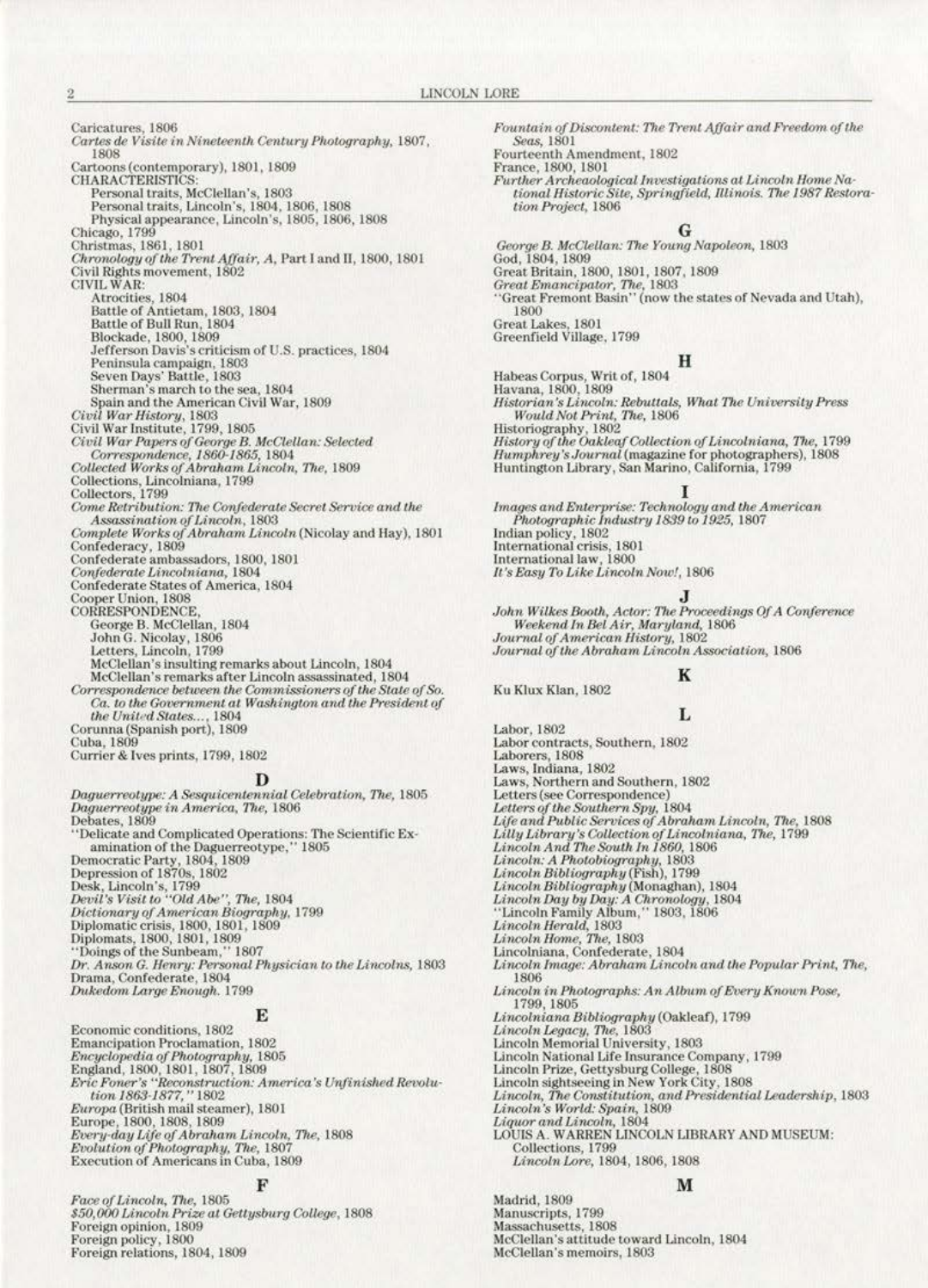*McClellan's Own Story,* 1804<br>Medallions, 1799<br>Memorabilia, 1799 Message of the President, July 20, 1861 (Davis), 1804<br>Message of the President, July 20, 1861 (Davis), 1804<br>Messican War veterans' expedition to Cuba, 1809<br>Mister Lincoln's Army, 1803<br>Mitchell home (Stone's River Battlefie

National Experience, The, 1801 National Experience, The, 1801<br>
Navy, 1800<br>
New Collection af McClellan's Correspondence, A, 1804<br>
New Collection of McClellan's Correspondence, A, 1804<br>
New Salem Primer, A, 1806<br>
New Salem Primer, A, 1806<br>
NEWSPAPER COVE Harper's Weekly, 1801, 1802<br>Journalists, 1800, 1801 Journalists, 1800, 1801<br>
London Morning Chronicle, 1800<br>
New York Herald, 1801<br>
New York Times, 1801<br>
Sangamo Journal, 1805<br>
Trent affair, 1800, 1801<br>
New York City, 1805, 1807, 1808<br>
New York City draft riots, 1802<br>
''Nin

### $\bf{o}$

 $\begin{array}{l} \textit{Official Records of the Union and Confederate Navies in the War of the Rebellion, 1800}\\ \textit{Old Abe, the Miller, 1804}\\ \textit{`On the McClellan-Go-Round,''}\textbf{1803} \end{array}$ Oregon, 1800

Paredon del Grande lighthouse, 1800<br>Painted miniatures, 1806, 1807 Painted miniatures, 1806, 1807<br>
Partisanship, 1803<br>
Personal Finances of Abraham Lincoln, The, 1805<br>
Philadelphia, 1800<br>
Philadelphia, 1800<br>
Philadelphia, 1800<br>
Photograph Manual, The, 1807<br>
Photographic Art Journal, The, 1808 PHOTOGRAPHS:<br>
Ambrotypes, 1806, 1807, 1808<br>
Carte-de-visite, 1805, 1806, 1807, 1808<br>
Celebrity photographs, 1805, 1807, 1808<br>
Celebrity photographs, 1805, 1808<br>
Collections, 1799<br>
Cooper Union, 1807, 1808<br>
Daguerreotypes, PHOTOGRAPHS: Chemicals, processing of, 1805, 1806, 1807, 1808<br>Gun cotton, use of, 1806 Gun cotton, use of, 1806<br>Inventions and inventors, 1805, 1808<br>Paper used, 1808<br>Patents, American, 1807<br>Plumbe daguerreotype camera, 1806<br>Processing photographs, 1805, 1806, 1807, 1808<br>Technology of photographic reproductio PICTURES: "TURES"<br>"Battle of Antietam," 1803<br>Benjamin Franklin "Beast" Butler, 1802<br>Black veteran, 1802<br>Cartoon, "Jonathan on the Mason and Slidell Affair," 1801 Cartoon, "Oh, ain't we sorry!!!," 1809<br>Charles Francis Adams, 1801 Charles Wilkes, 1800 Cooper Union photograph, 1807 1860 campaign button, 1807

Emancipation Proclamation (blacks paying tribute to<br>Lincoln), 1802 Engravings, 1807 George Bancroft, 1808<br>George B. and Mary Ellen (Marcy) McClellan, 1804<br>George B. McClellan, 1803 J.B. Oakleaf, 1799 James Murray Mason, 1800<br>Jefferson Davis, 1804<br>John Slidell, 1800 Judson Kilpatrick, 1805 Juncoln at Antietam, 1804<br>Lincoln, February 9, 1864, 1806<br>Lincoln, 1846, 1805<br>Lincoln, 1846, 1805 Lincoln stereocard, 1807<br>Lithographs, 1807<br>Lord Lyons, 1801<br>''Maj. Gen. Geo. B. McClellan on the Battlefield of<br>''Maj. Gen. Geo. B. McClellan on the Battlefield of<br>Mathew Brady, 1863<br>Mathew Brady's gallery, 1805<br>Mathew Bra Plumbe daguerreotype camera, 1806 Prince Albert, 1800 -<br>Queen Victoria, 1800<br>Robert Todd Lincoln, 1807 Street in Havana, 1809 Sugar mill in Cuba, 1809<br>William H. Seward, 1801 Poetry, Confederate, 1804<br>Politics, 1802 Politics, 1802<br>
Preserving Lincoln For The Ages, Collectors, Collections, And<br>
Our Sixteenth President, 1806<br>
PRESIDENTIAL ADDRESSES:<br>
Annual Message, 1861, 1801<br>
Annual Message, 1863, 1809<br>
First Inaugural, 1799<br>
Prins, 1 Prints, 1799<br>Prisoners, civilian, 1800, 1801<br>Prisoners of war, 1804<br>Prize court, 1800, 1801<br>*Prostrate State, The*, 1802<br>Public opinion, 1800<br>Puerto Rico, 1809

# $Q, R$

Race relations, 1802 Reconstruction, 1802 Reconstruction: America's Unfinished Revolution 1863-1877, 1802 Republicans, 1802, 1808, 1809<br>Rhode Island, 1808 Richmond, Virginia, 1803<br>Richmond, Virginia, 1803<br>*Rival Administrations: Richmond and Washington in*<br>*December, 1863, The*, 1804<br>*Royal Ape, The*, 1804

# s

San Jacinto (steamer), 1800 Santo Domingo, 1809<br>Secession, 1809 Seven Faces of Lincoln, The, 1803 Sharecroppers, 1802<br>Ships, 1800, 1801<br>Six Months at the White House with Abraham Lincoln, 1808 Slavery, 1799 Soldiers, brutality of, 1804 Southern social classes, 1802 South Pacific, 1800 "Southworth and Hawes: The Artists," 1807<br>Spain, 1809<br>Spain's foreign policy, 1809<br>Spain's public opinion on Civil War, 1809<br>Spanish culture, 1809<br>Spanish government, 1809<br>Springfield, 1805<br>*Stephen W. Sears' "George B. Mc* 'Southworth and Hawes: The Artists," 1807

3